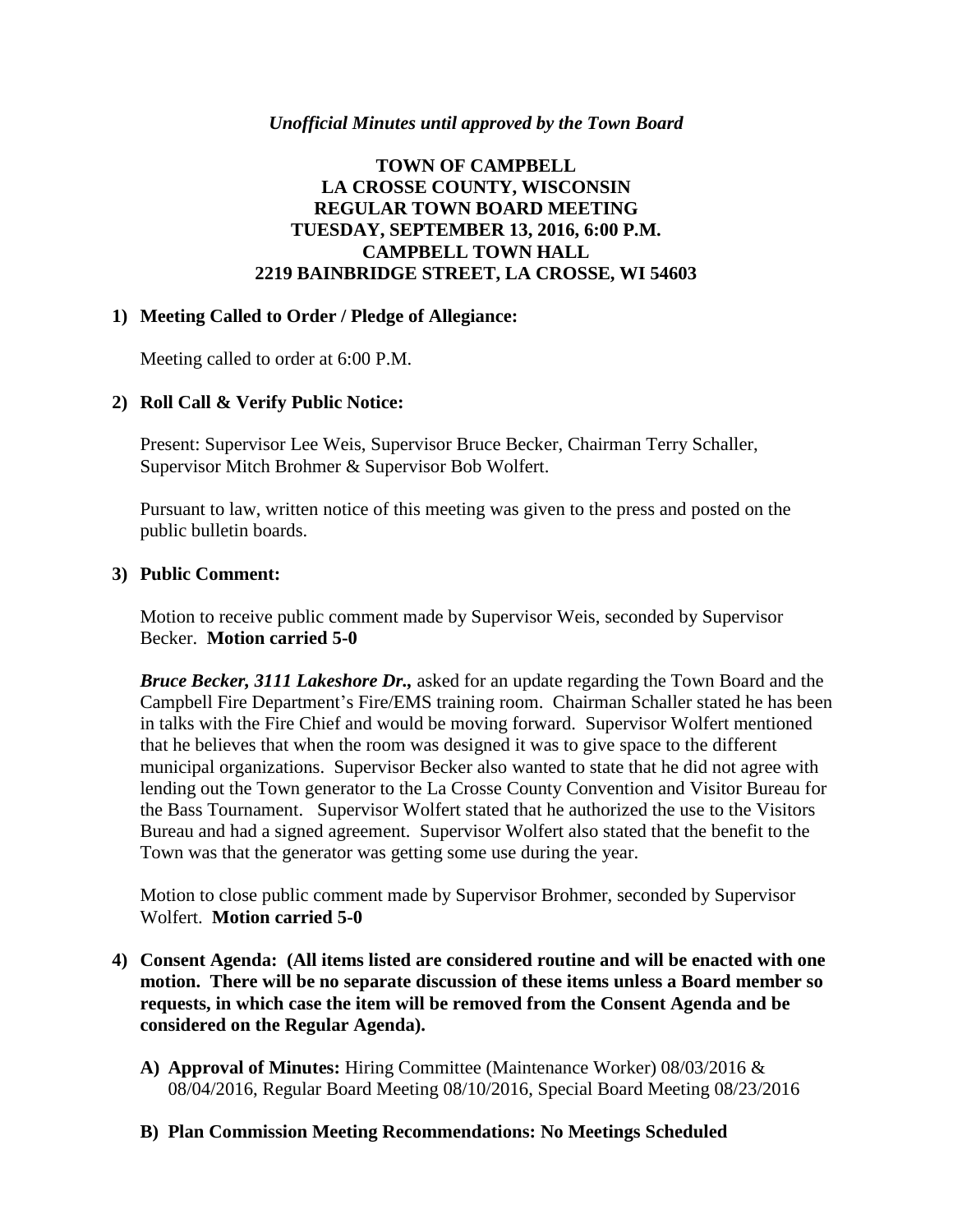## **C) Payment of Bills:**

Motion to approve the Consent Agenda made by Supervisor Weis, seconded by Supervisor Brohmer. **Motion carried 5-0**

### **5) Business:**

**A)** Approval of a Temporary Class "B" Retailer's License for the French Island Lions Club for September 24, 2016 at the Community Center. (Clerk)

Motion to approve a Temporary Class "B" Retailer's License for the French Island Lions Club for September 24, 2016 at the Community Center made by Supervisor Brohmer, seconded by Supervisor Weis. **Motion carried 5-0**

**B)** Approval of Change of Agent for Days Inn, 101 Sky Harbour Dr., from David Cassell to Cynthia S. Milligan. (Clerk)

Motion to approve a change of agent for Days Inn from David Cassell to Cynthia S. Milligan made by Supervisor Becker, seconded by Chairman Schaller. **Motion carried 5-0**

**C)** Automatic gate for yard waste site and hours of operation. (Held Over)(Chair)

Discussion about installing an automatic gate to the yard waste site and posting hours of operation. The Police Department had originally asked for signs posted for safety reasons but strongly encourages the automatic gate instead. Three proposals where submitted from B&B Fence, Moe Fencing, and Phillips Fencing. Proposals were in the amount of \$6490.00, \$8611.00, & \$13918.00 respectively. Also, a proposal for electrical from Kish & Sons in the amount of \$2450.00 was submitted. Supervisor Weis and Supervisor Wolfert voiced concerns for where the funds are coming from. Clerk Hawkins mentioned that there are extra budgeted funds from the Police Budget and Maintenance Budget due to staffing that could be used to fund the project. Maintenance Foreman Steve Pintz was also in favor of an automatic gate.

Motion to accept the proposal from B&B Fence and Kish Electric to replace the fence and install the gate this year made by Supervisor Becker, seconded by Chairman Schaller. **Motion failed 2-3 (Supervisor Weis, Supervisor Brohmer, & Supervisor Wolfert voted "against")**

**D)** Approval of a letter Encouraging Financial Support by the State of Wisconsin for the La Crosse Center Expansion Project. (Chair)

Motion to approve a letter of encouragement for financial support by the State of Wisconsin for the La Crosse Center expansion project made by Supervisor Weis, seconded by Supervisor Wolfert. **Motion carried 5-0**